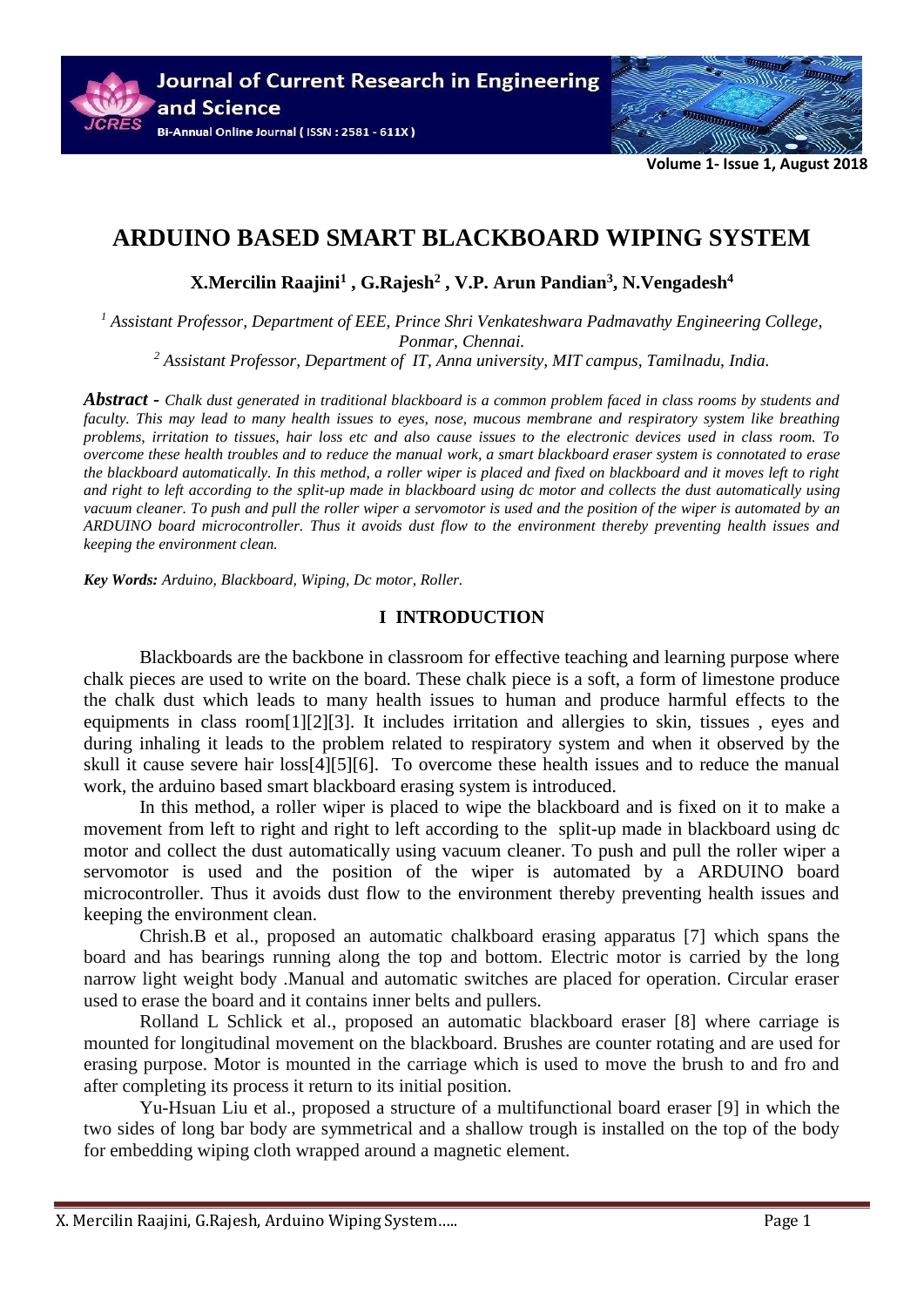

**Volume 1- Issue 1, August 2018**

The class room becomes untidy with those dusts. Though dust free chalk pieces are being manufactured, they produce few amounts of chalk dust lesser than normal chalk pieces but still there are possibilities for the dust accumulation. Hence the automated blackboard eraser can be used to avoid the above problems and to reduce the manual work.

### **II ARDUINO BASED SMART BLACKBOARD WIPING SYSTEM**

The Arduino integrated development environment (IDE) is a cross-platform application written in Java, and derives from the IDE for the Processing programming language and the wiring projects. It is designed to introduce programming to artists and other newcomers unfamiliar with software development. It includes a code editor with features such as syntax highlighting, brace matching, and automatic indentation, and is also capable of compiling and uploading programs to the board with a single click. A program or code written for Arduino is called a sketch.

The traditional blackboard chalk dust is a common problem in the traditional blackboarderaser-chalk architecture [13][14]. Lots of improved blackboard eraser structure came into being, but these improvements changed the original wipe, or not fundamentally solve the problem, or too costly and difficult to spread. Figure 1 shows the mechanical structure of the proposed arduino based blackboard wiping system.



*Fig1. Mechanical structure of arduino based wiping system*

System consists of DC motors, servomotor, guide rails, roller, vacuum cleaner and an ARDUINO board microcontroller. The real time automated black board eraser is used to clean the board automatically and to absorb the dust produced during erasing the board [15]. DC motor which is used to move the roller wiper to erase the split-up portion of the blackboard and it is controlled by switches. DC motor placed inside the roller wiper is used to rotate the roller that is wound with the erasing material. Vacuum cleaner is connected in the bottom of the roller which is used to suck the dust [16][17][18]. ARDUINO board microcontroller controls the entire operation of the system. Figure 2 shows the bottom view of the roller wiper.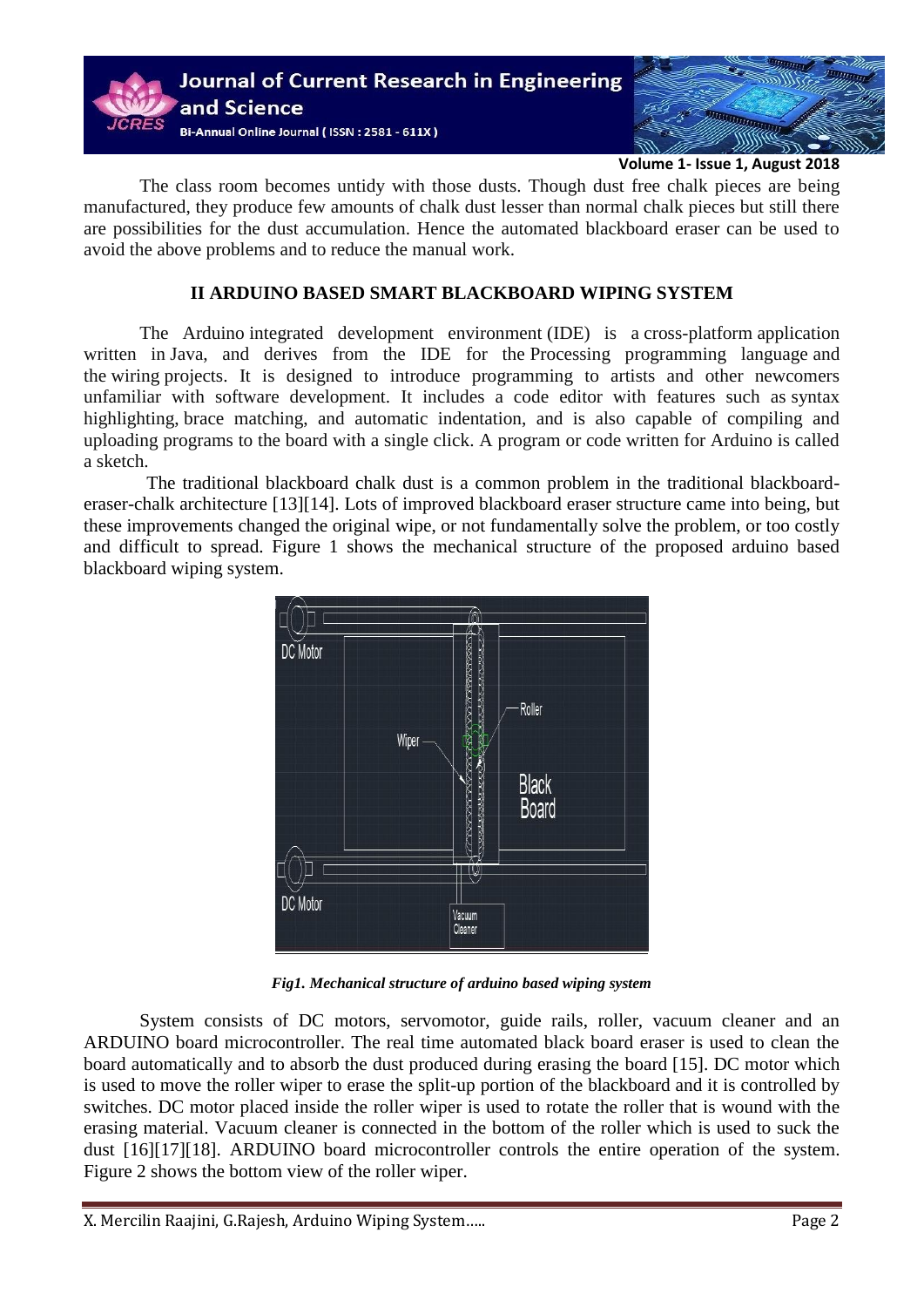

**Volume 1- Issue 1, August 2018**



*Fig2. Bottom view of roller wiper*

## **A ARDUINO BASED WIPING ALGORITHM**

- 1. Start the program.
- 2. Energize the circuit from the main supply.
- 3. Switches activated according to the partitions made.
- 4. When the switches are turned on, the roller wiper placed on blackboard will rotate and the blackboard will be erased.
- 5. Dust will be sucked by the vacuum cleaner.
- 6. Stop the program.

The flowchart for the arduino based wiping system is shown in figure 3.



*Fig 3. Flowchart for arduino based wiping system*

X. Mercilin Raajini, G.Rajesh, Arduino Wiping System….. Page 3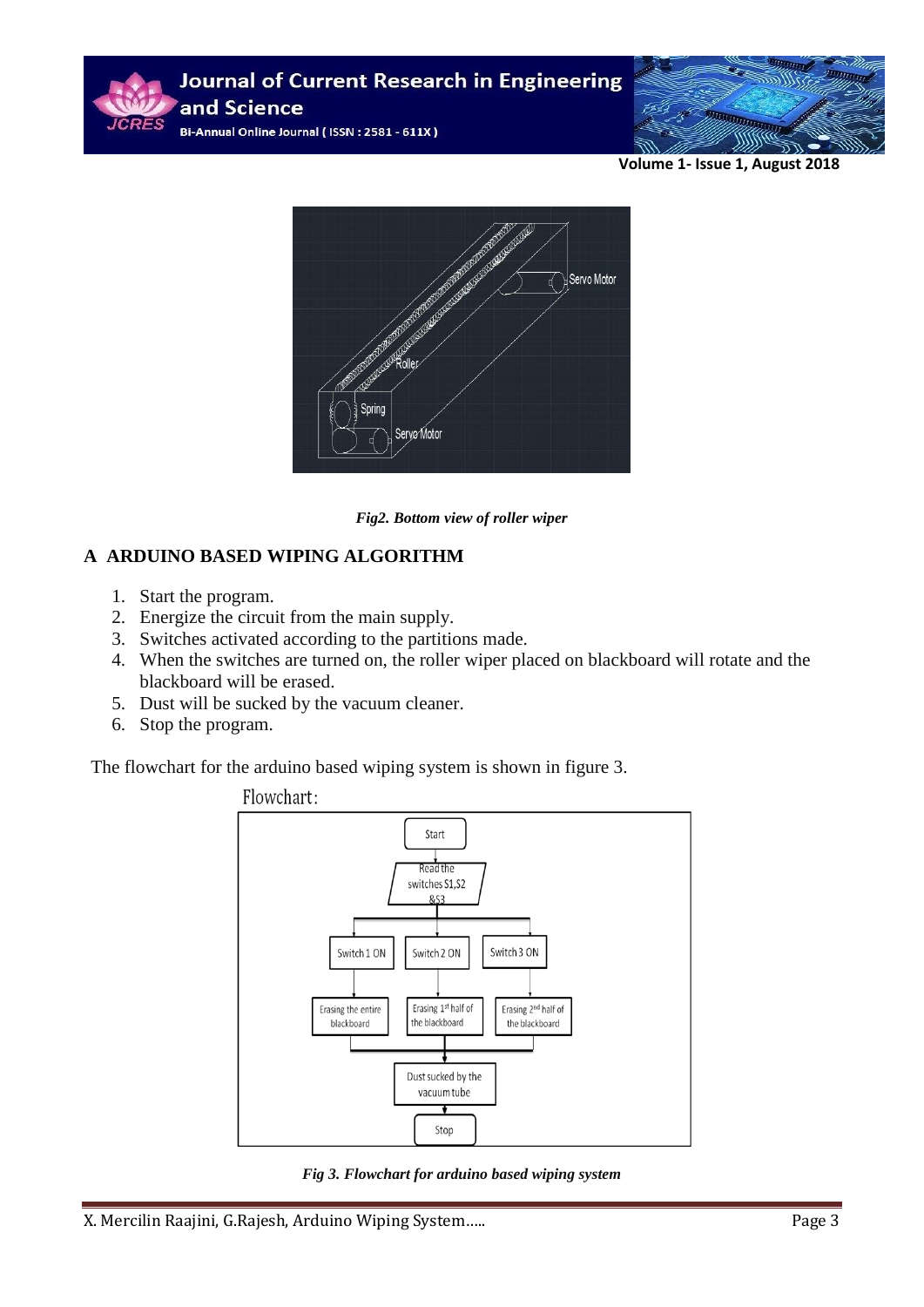

**Volume 1- Issue 1, August 2018**

### **B PERFORMANCE ANALYSIS**

Figure 4 shows the simulation set up for arduino based blackboard wiping system.



*Fig4. Simulation environment of arduino based blackboard wiping system*

#### **1. Wiping full blackboard**

In entire blackboard erasing mechanism the roller wiper is moved from the initial position and erasing the entire blackboard, DC gear motor is rotated in forward direction. If erasing completed, the DC gear motor will rotate in reverse direction and the roller wiper will come to initial position without touching blackboard using central car locking system.



*Fig5. Simulation for switch 1(full board)*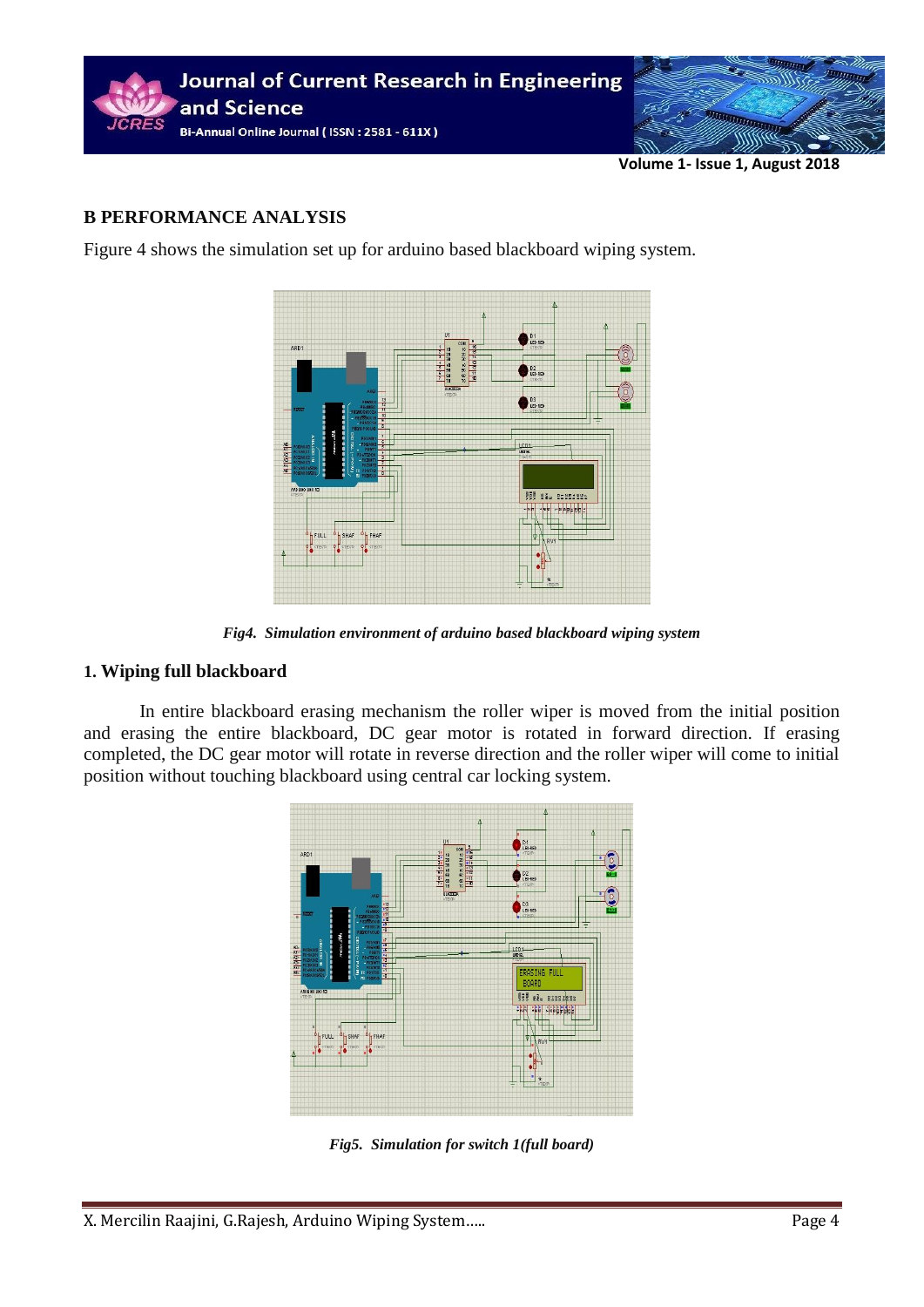

**Volume 1- Issue 1, August 2018**

#### **2. Wiping first half of the blackboard**

While erasing the first half of the blackboard by roller wiper mechanism, the roller wiper is moved from the initial position and erasing the first half of the blackboard, DC gear motor is rotated in forward direction. When the erasing is completed the DC gear motor will rotate in reverse direction and the roller wiper will come to initial position without touching blackboard using central car locking system.



*Fig6. Simulation for Switch 2(first half of black board)*

## **3. Wiping second half of the blackboard**

While eracing the second half of the blackboard by roller wiper mechanism, the roller wiper is moved from the initial position and erasing the second half of the blackboard, DC gear motor is rotated in forward direction. When the erasing is completed the DC gear motor will rotate in reverse direction and the roller wiper will come to initial position without touching blackboard using central car locking system.



*Fig7. Simulation for switch 3(second half of black board)*